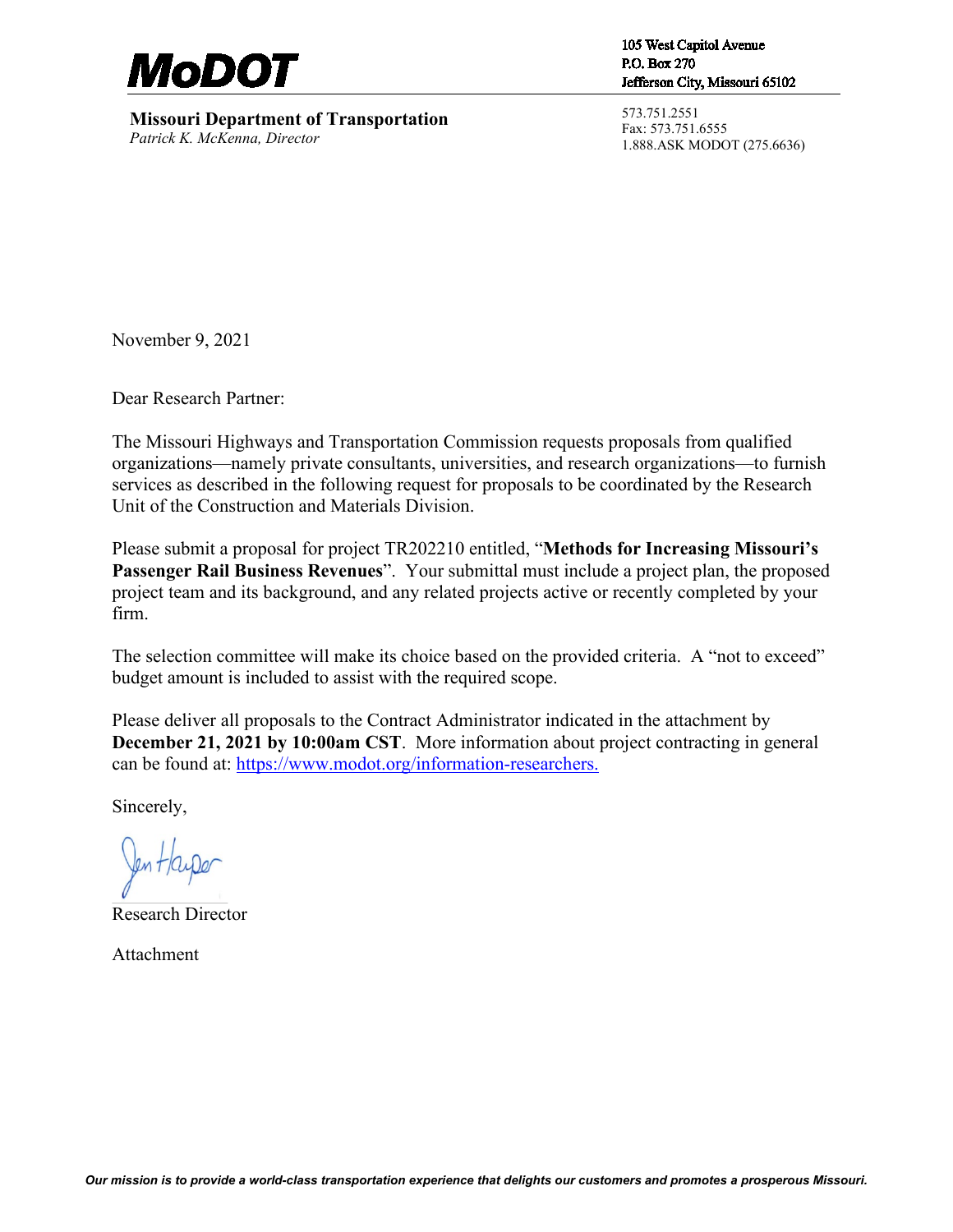CCO Form: CM09 Approved:  $04/11$  (AR) Revised: 03/20 (BDG) Modified:

#### **REQUEST FOR PROPOSALS** Methods for Increasing Missouri's Passenger Rail Business Revenues" TR202210

# **TABLE OF CONTENTS**

| <b>PROPOSAL</b> |  |
|-----------------|--|
|                 |  |
|                 |  |
| (A)             |  |
| (B)             |  |
| (C)             |  |
| (D)             |  |
| (E)             |  |
| (F)             |  |
|                 |  |
| (A)             |  |
| (B)             |  |
| (C)             |  |
|                 |  |
| (A)             |  |
|                 |  |
|                 |  |
|                 |  |
|                 |  |
| (B)             |  |
|                 |  |
|                 |  |
|                 |  |
|                 |  |
| (C)             |  |
|                 |  |
|                 |  |
|                 |  |
| (D)             |  |
|                 |  |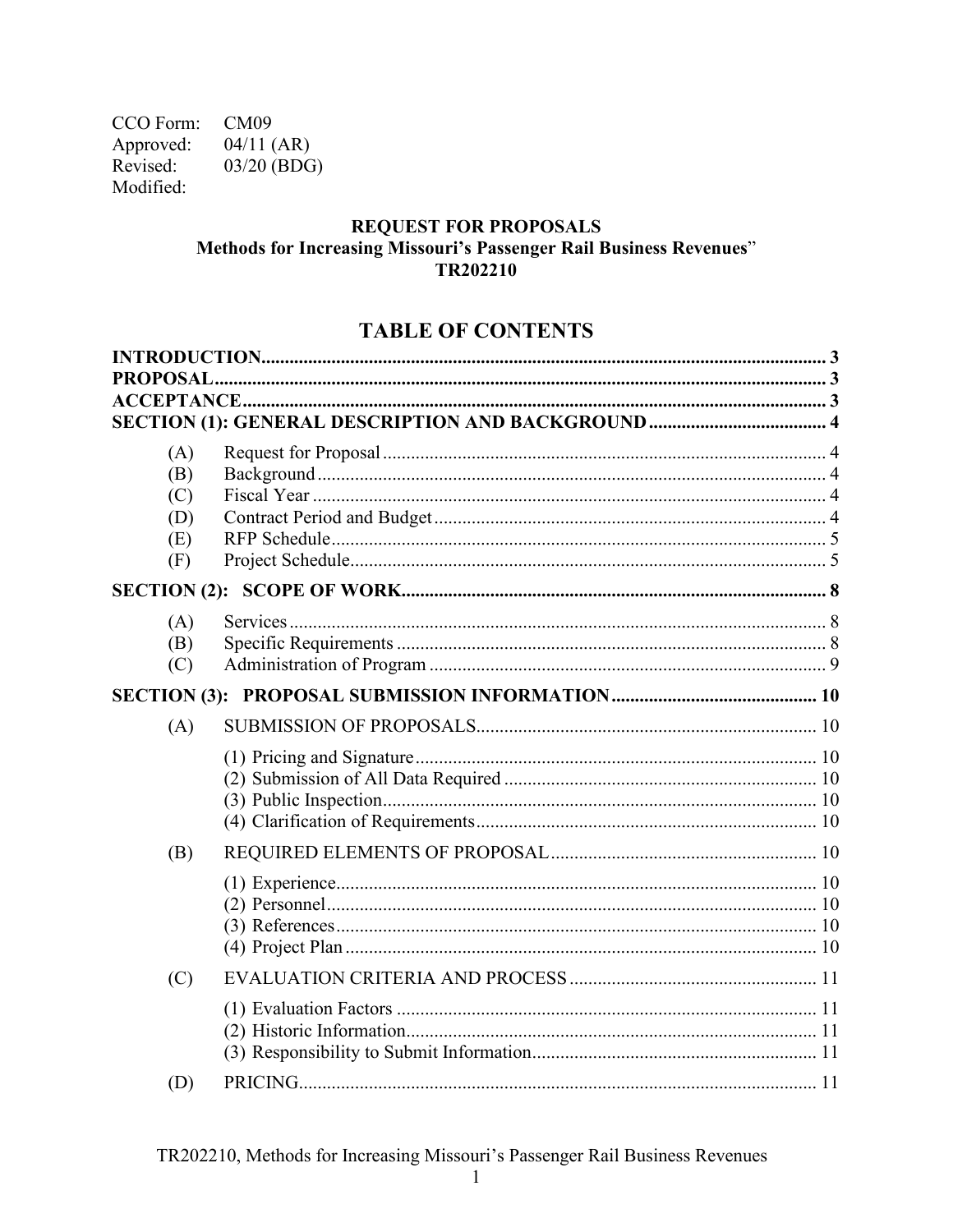| (A)                        |                                                                       |  |
|----------------------------|-----------------------------------------------------------------------|--|
|                            |                                                                       |  |
| (A)                        |                                                                       |  |
| (B)                        |                                                                       |  |
| (C)                        |                                                                       |  |
| (D)                        |                                                                       |  |
| (E)                        |                                                                       |  |
| (F)                        |                                                                       |  |
| (G)                        |                                                                       |  |
| (H)                        |                                                                       |  |
| (I)                        |                                                                       |  |
| $\left( \mathrm{J}\right)$ |                                                                       |  |
| (K)                        |                                                                       |  |
| (L)                        | Proof of Lawful Presence for Sole Proprietorships and Partnerships 15 |  |
| (M)                        |                                                                       |  |
| (N)                        |                                                                       |  |
| (0)                        |                                                                       |  |
| (P)                        |                                                                       |  |
| (Q)                        |                                                                       |  |
| (R)                        |                                                                       |  |
| (S)                        |                                                                       |  |
| (T)                        |                                                                       |  |
| (U)                        |                                                                       |  |
| (V)                        |                                                                       |  |
| (W)                        | Federal Funding Accountability and Transparency Act of 2006 16        |  |
| (X)                        |                                                                       |  |
|                            | <b>EXHIBIT A: ANNUAL WORKER ELIGIBILITY VERIFICATION AFFIDAVIT 18</b> |  |
|                            | <b>EXHIBIT B: APPLICANT AFFIDAVIT FOR SOLE-PROPRIETORSHIP OR</b>      |  |
|                            |                                                                       |  |
|                            |                                                                       |  |

## **LIST OF ACRONYMS**

| <b>FHWA</b>  | Federal Highway Administration                  |
|--------------|-------------------------------------------------|
| FRA          | Federal Railroad Administration                 |
| <b>MHTC</b>  | Missouri Highways and Transportation Commission |
| <b>MoDOT</b> | Missouri Department of Transportation           |
| <b>RFP</b>   | <b>Request for Proposals</b>                    |
| <b>USDOT</b> | United States Department of Transportation      |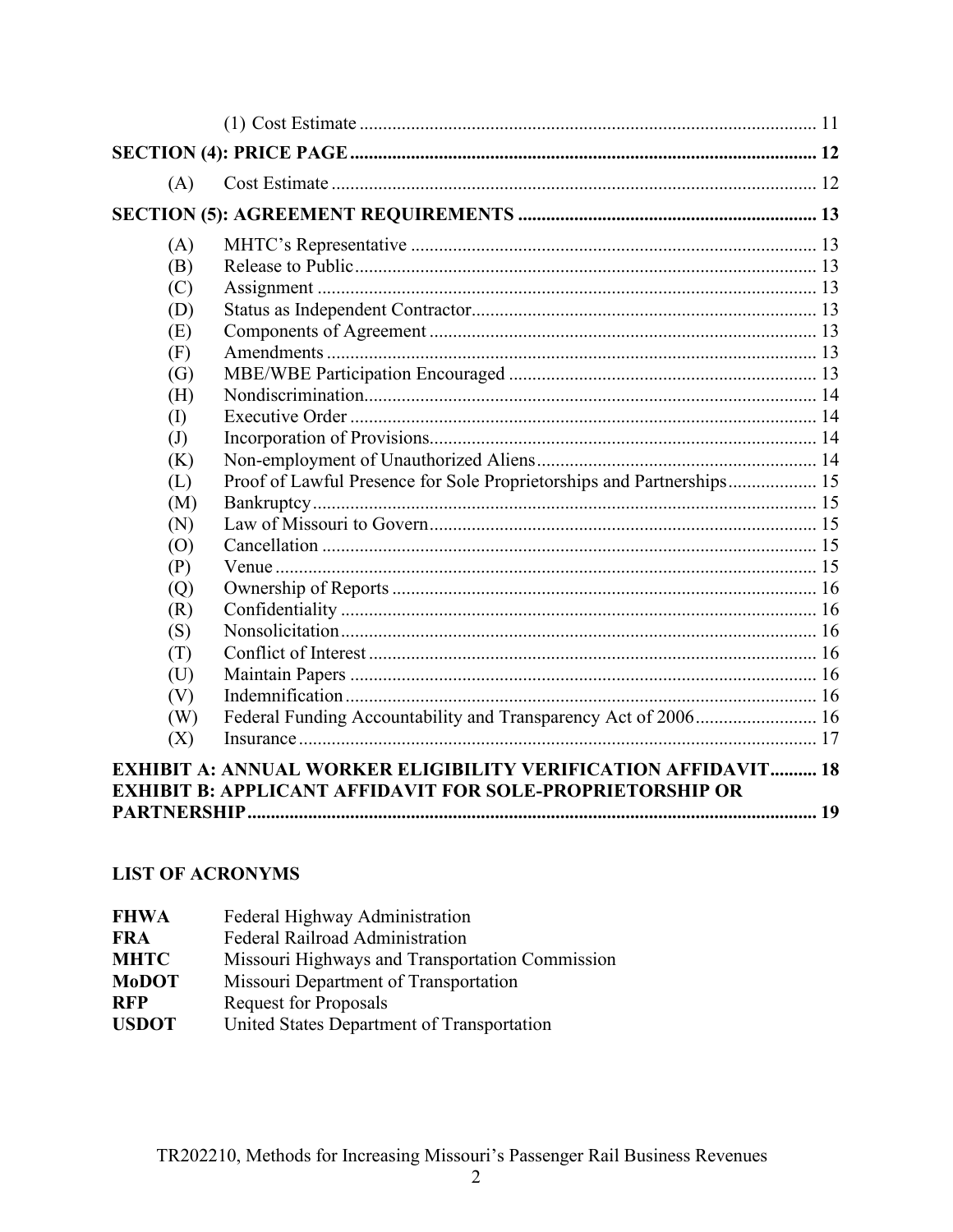#### **INTRODUCTION**

<span id="page-3-0"></span>This Request for Proposals (**RFP**) seeks proposals from qualified organizations (**Offeror**) to furnish the described services to the Missouri Highways and Transportation Commission (**MHTC**). MHTC reserves the right to reject any and all proposals for any reason whatsoever. Time is of the essence for responding to the RFP within the submission deadlines.

#### **PROPOSAL**

- <span id="page-3-1"></span>(1) The Offeror shall provide a fee proposal to MHTC on the **PRICE PAGE** in accordance with the terms of this RFP.
- (2) The Offeror agrees to provide the services at the fees quoted, under the terms of this RFP.

<span id="page-3-2"></span>

| Authorized Signature of Offeror: |               |                           |
|----------------------------------|---------------|---------------------------|
|                                  |               |                           |
| Printed or Typed Name:           |               |                           |
| Mailing Address:                 |               |                           |
|                                  | State:        | $\overline{\text{Zip: }}$ |
|                                  | $\text{Fax:}$ |                           |
| Electronic Mail Address:         |               |                           |
|                                  |               |                           |

### **ACCEPTANCE**

This proposal is accepted by MHTC.

| Name and Title | Date |
|----------------|------|
|----------------|------|

TR202210, Methods for Increasing Missouri's Passenger Rail Business Revenues

 $\mathcal{L}_\text{max}$  , and the contribution of the contribution of the contribution of the contribution of the contribution of the contribution of the contribution of the contribution of the contribution of the contribution of t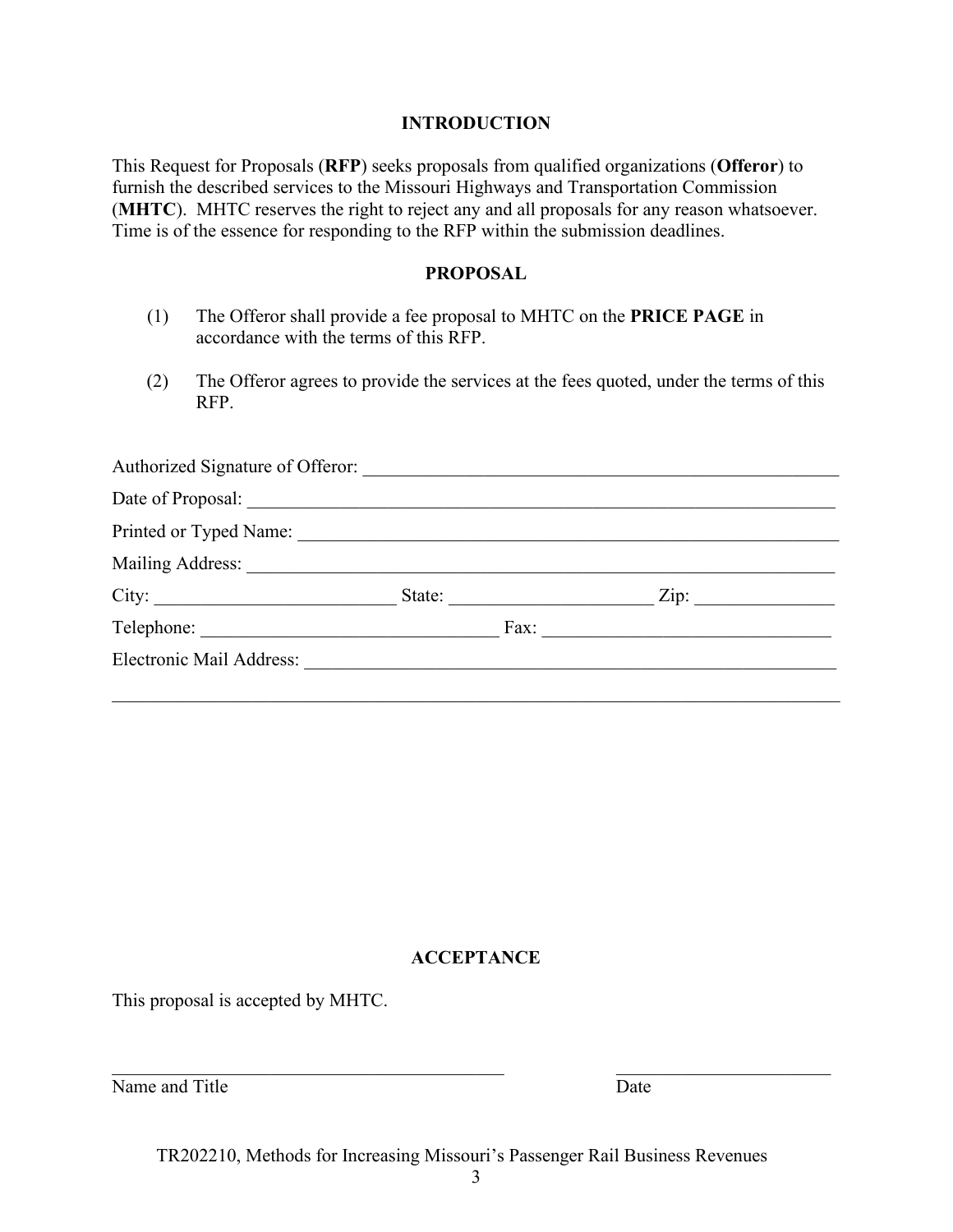#### **SECTION (1): GENERAL DESCRIPTION AND BACKGROUND**

<span id="page-4-1"></span><span id="page-4-0"></span>**(A) Request for Proposal:** This document constitutes an RFP from qualified organizations to conduct the TR202210 **"Methods for Increasing Missouri's Passenger Rail Business Revenues"** study for the MHTC and Missouri Department of Transportation (MoDOT).

<span id="page-4-2"></span>**(B) Background:** Amtrak, also known as the National Railroad Passenger Corporation (officially), is the United States largest and well-known passenger railroad service, operating short- and long-distance trains between more than 500 destinations in 46 states and three Canadian provinces. Amtrak was founded in 1971, the product of the US Government's effort to save passenger rail services as privately owned rail companies began to falter under increased competition from other modes of travel. In this effort, Amtrak became a state-owned enterprise, meaning that while it operates as a for-profit company, the federal government owns all of Amtrak's issued and outstanding preferred stock. While Amtrak generates billions of dollars in revenues, it still operates at a "loss" and relies heavily on government subsidies. The Fixing America's Surface Transportation Act of 2015 (FAST Act) allocated approximately \$8.1 billion for Amtrak to use between 2016 and 2020. With passenger rail recently experiencing a resurgence, it makes sense to capitalize on the movement.

In Missouri, Amtrak operates the passenger rail service between Kansas City and St. Louis referred to as the "*Missouri River Runner*". This line serves ten train stations, and typically runs two round-trips between the major metro stations daily. Additionally, the Missouri River Runner provides connections to Amtrak's "Southwest Chief" line in Kansas City and the "Texas Eagle" in St. Louis. A recent economic study conducted by Cambridge Systematics found the total annual economic impact (direct, indirect and induced) generated by the Missouri River Runner was estimated to be \$65 million in labor income, \$208 million in economic activity and more than \$22 million in tax revenue across the state. While revenues from ticket sales have hovered between \$5-6 million annually during fiscal years 2017-2019, the service requires the state to cover more than 60 percent of the total operational costs. With no dedicated funding source for passenger rail, state investment comes annually through legislative general revenue appropriations. The state investment has not kept pace with inflation of the cost to operate the service. For this reason, MoDOT is looking for the most effective methods to generate additional revenue through its own means along the Missouri River Runner line.

The primary objective of this project is to conduct a comprehensive exploratory review to investigate methods and means to increase passenger rail business revenue in Missouri. This project will not study or take into account government subsidies or upcoming legislation that may alter related governmental funding.

<span id="page-4-3"></span>**(C) Fiscal Year:** MoDOT's fiscal year runs from July 1 - June 30.

<span id="page-4-4"></span>**(D) Contract Period and Budget:** The contract period will run for 13 months. The contract budget must not exceed \$100,000, as stipulated in Section (2)(A). Please note, a cost estimate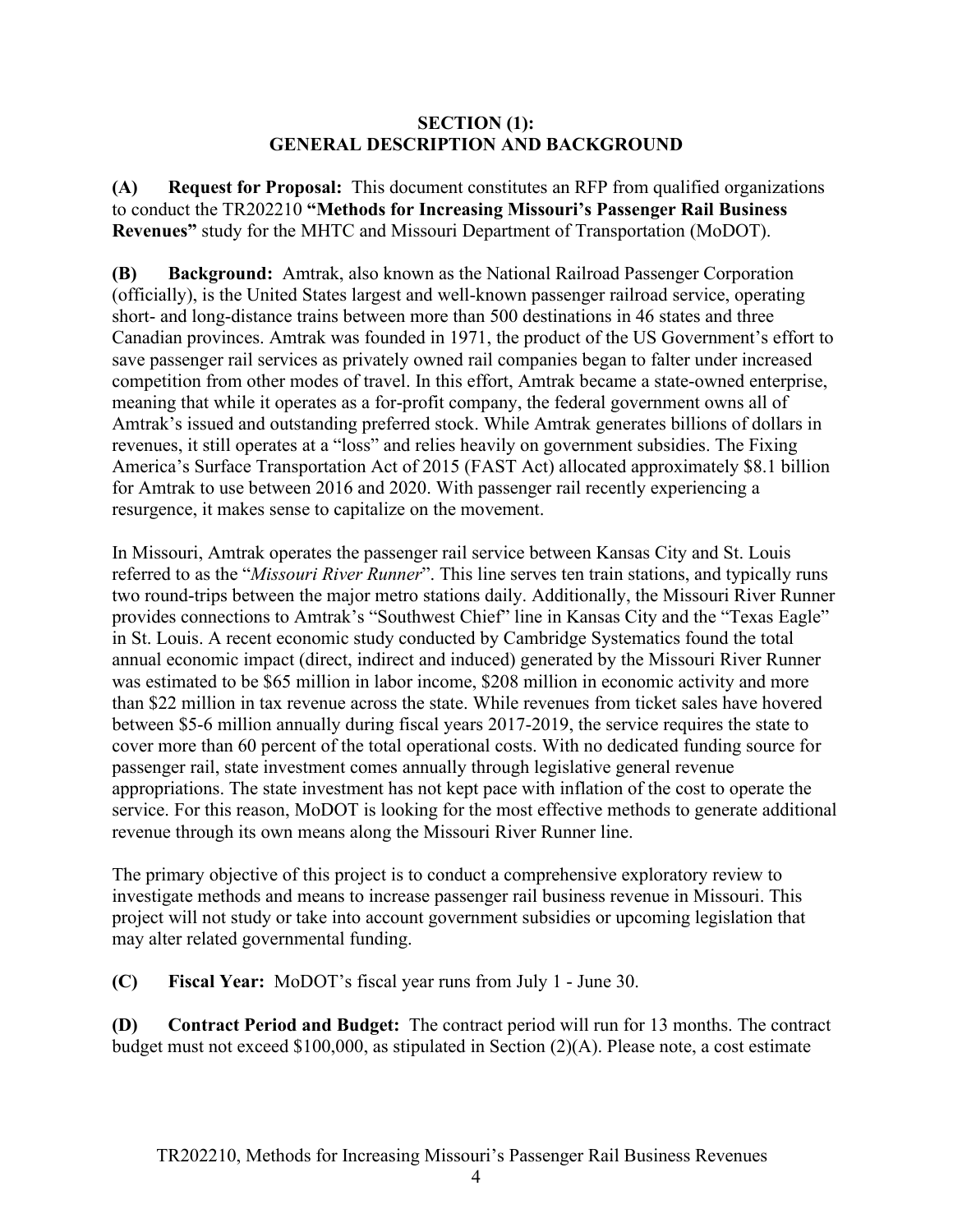shall be submitted as part of the proposal (see Section (3)(D)) and will be considered during the evaluation process.

<span id="page-5-0"></span>**(E) RFP Schedule:** The following RFP Schedule of Events represents MoDOT's best estimate of the schedule that shall be followed. The time of day for the following events shall be between 7:30 am and 4:00 pm, Central Standard Time. MoDOT reserves the right at its sole discretion to expand this schedule, as it deems necessary, without any notification except for the deadline date for submitting a proposal.

| Date:                             | <b>Action:</b>                                                                                                                                                                                                                                                                                                                                                               |
|-----------------------------------|------------------------------------------------------------------------------------------------------------------------------------------------------------------------------------------------------------------------------------------------------------------------------------------------------------------------------------------------------------------------------|
| 11/9/2021                         | MoDOT posts RFP to the website:<br>https://www.modot.org/research-requests-proposal                                                                                                                                                                                                                                                                                          |
| 11/23/2021                        | Written comments or questions must be submitted to<br>MoDOTResearchRFP@modot.mo.gov.<br>This is the only acceptable method for contact regarding the RFP<br>and contacting MoDOT employees via other methods is prohibited.<br>Not adhering to this rule is cause for disqualification of the<br>proposal. This includes all requests for information, data, and<br>manuals. |
| 12/7/2021                         | MoDOT will post written responses publicly on the website:<br>https://www.modot.org/research-requests-proposal                                                                                                                                                                                                                                                               |
| 12/21/2021<br><b>10:00 AM CST</b> | Written proposals must be submitted to<br>MoDOTResearchRFP@modot.mo.gov by 10:00AM CST. Do not<br>consider your proposal submitted until you receive notification of<br>receipt. A notification should be sent by noon of the same day.                                                                                                                                      |
| 1/18/2022                         | MoDOT will notify submitters about project selection, or if needed<br>about interviews to finalize selection.                                                                                                                                                                                                                                                                |

<span id="page-5-1"></span>**(F) Project Schedule:** The following is an estimate of the project timeline or information on key dates within the project, presuming the project starts on or before **February 18, 2022**. Proposals need to include a work plan with a proposed timeline. While alternative timelines will be considered, an extension is unlikely. The project timeline will be finalized during the contracting phase.

**Last working day of each quarter:** Quarterly updates on work accomplished during the quarter are due on or before the last working day of March, June, September, and December during the course of the project. These quarterly updates shall be submitted electronically to the MoDOT project manager. These updates are the basis for information in the Statewide Planning and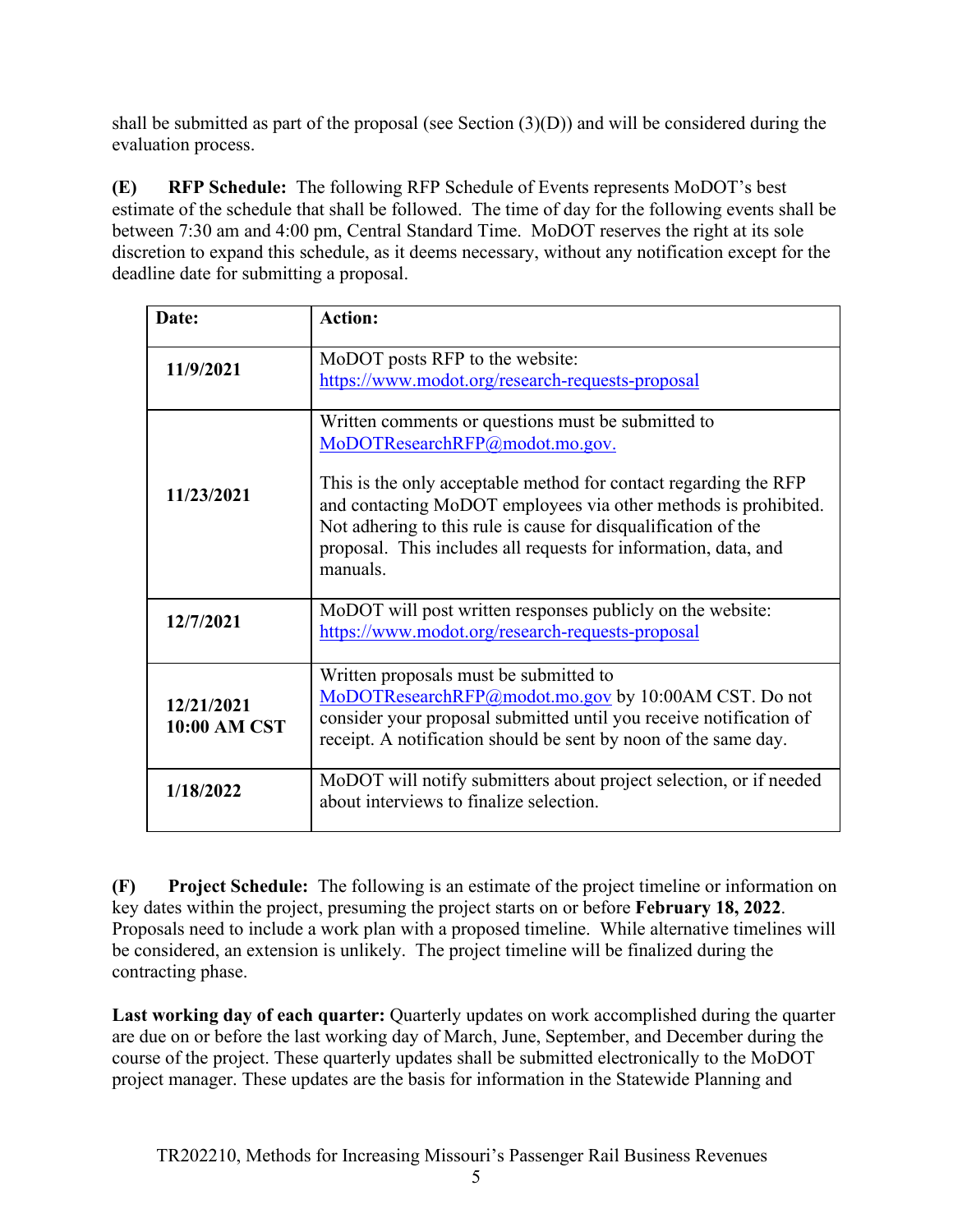Research (SPR) Quarterly Report that the Construction and Materials Division submits to FHWA at the end of each quarter of the fiscal year.

**Monthly Updates:** E-mail and phone communications with MoDOT contacts are required to provide on-going updates of progress.

**On or before March 4, 2022 Kick-off Meeting:** A kick-off meeting with MoDOT will be scheduled to discuss project requirements and deliverables. The dates of key milestones and deliverables will be determined from this meeting.

**December 16, 2022 – Draft Report Documents Due:** A Draft Synthesis Report and Draft Research Summary are required. These drafts should be final products except for revisions based on MoDOT's review. A final report must include a completed Technical Report Documentation page. Please refer to the **Publication Guidelines** and summary template on the [website.](https://www.modot.org/information-researchers)

**February 17, 2023 – Final Report Documents Due:** A completed Final Synthesis Report and Final Research Summary are required. After MoDOT's review is complete and documents have been edited to MoDOT's satisfaction, final documents should be submitted as Word documents (unless otherwise instructed). Please refer to the **Publication Guidelines** and summary template on the [website.](https://www.modot.org/information-researchers)

A final presentation of the results, recommendations, and implementation ideas to MoDOT and other stakeholders may be required.

**March 17, 2023:** Final invoice is due**.** 

**March 17, 2023: Contract ends.** 

(For report templates and a standard form see: [https://www.modot.org/information-researchers.](https://www.modot.org/information-researchers))

| Date:                     | <b>Milestone:</b>                                                                                                                                                                         |
|---------------------------|-------------------------------------------------------------------------------------------------------------------------------------------------------------------------------------------|
| On or before:<br>3/4/2022 | A kickoff meeting with MoDOT will be scheduled to discuss project<br>requirements and deliverables. The dates of key milestones and<br>deliverables will be determined from this meeting. |
| 3/31/2022                 | <b>Quarterly Report Due</b>                                                                                                                                                               |
| 6/30/2022                 | <b>Quarterly Report Due</b>                                                                                                                                                               |
| 9/30/2022                 | <b>Quarterly Report Due</b>                                                                                                                                                               |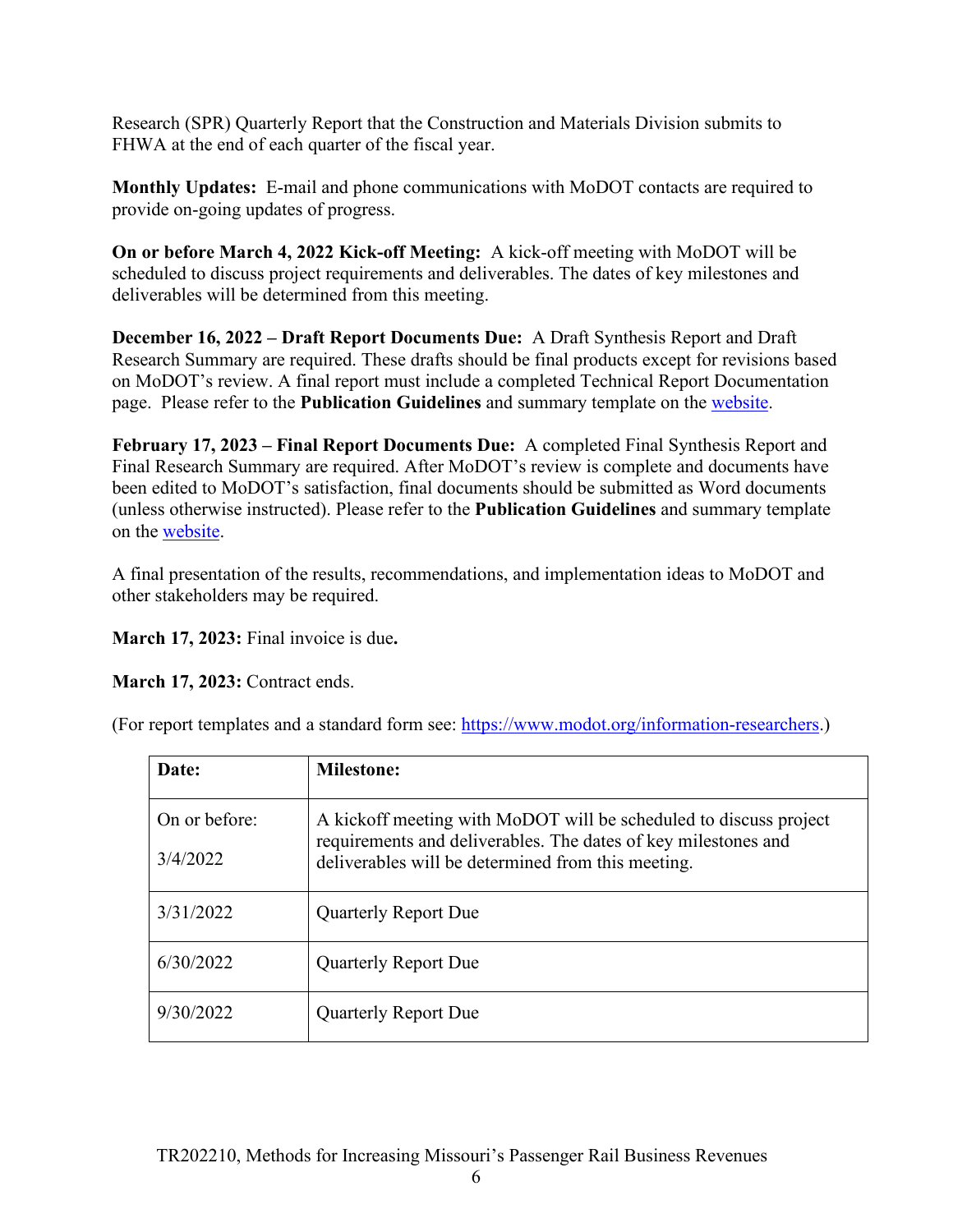| Date:      | <b>Milestone:</b>                                                                                                                                                                                                                    |
|------------|--------------------------------------------------------------------------------------------------------------------------------------------------------------------------------------------------------------------------------------|
| 12/16/2022 | Draft Synthesis Report and Draft Research Summary are due. The draft<br>documents shall be submitted to MoDOT approximately two months<br>prior to the final report.                                                                 |
| 2/17/2023  | Final Synthesis Report and Research Summary are due. The final<br>documents shall be due approximately one month before the end of the<br>contract. This is to allow all billing to be completed prior to the end of<br>the project. |
| 3/17/2023  | Final invoice due.                                                                                                                                                                                                                   |
| 3/17/2023  | Contract ends.                                                                                                                                                                                                                       |

For report templates and a standard form see: [https://www.modot.org/information-researchers.](https://www.modot.org/information-researchers)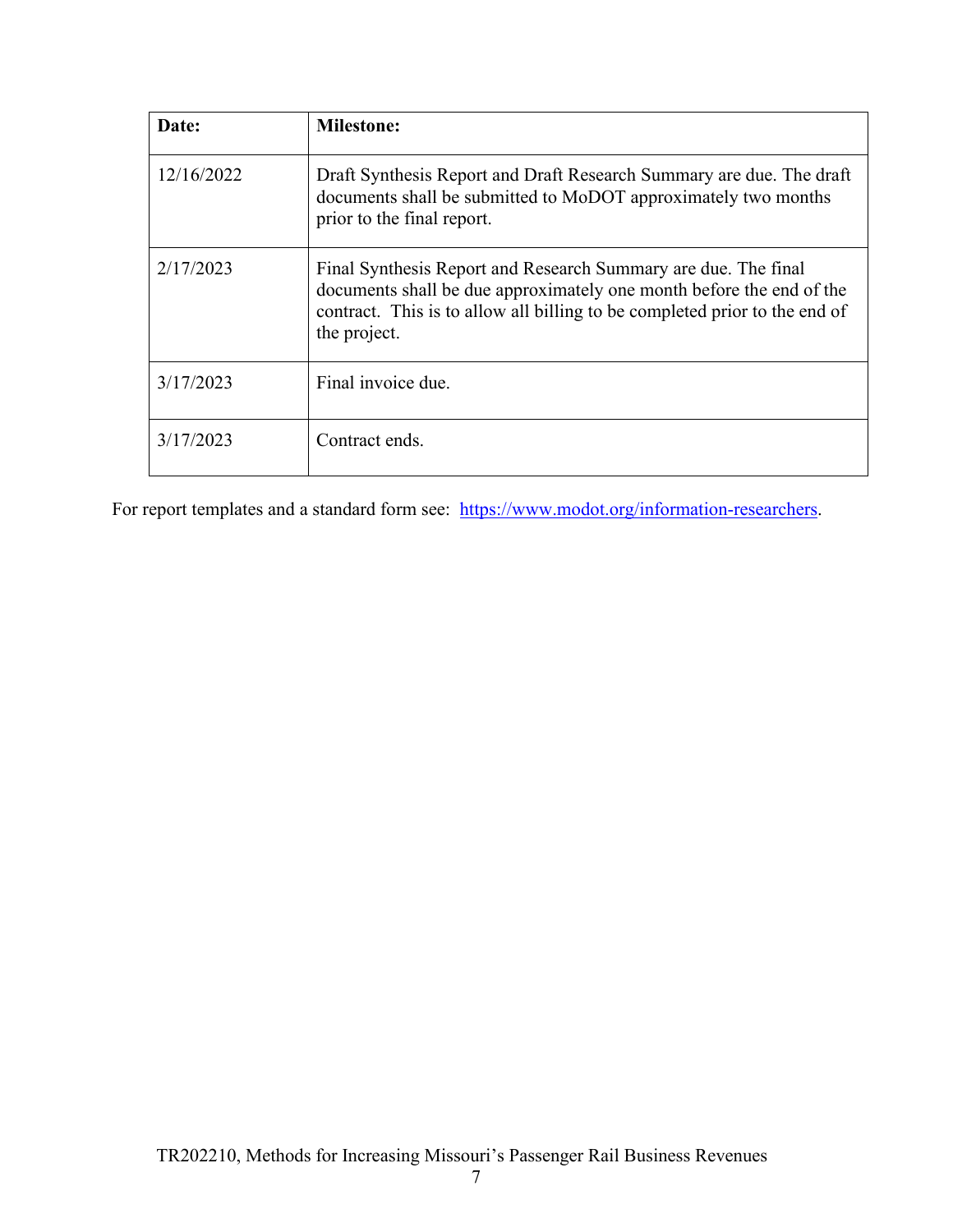#### **SECTION (2): SCOPE OF WORK**

<span id="page-8-1"></span><span id="page-8-0"></span>**(A) Services:** The successful Offeror shall provide the following services not to exceed \$100,000. The Offeror shall provide an overall synthesis of studies and surveys that explore, illustrate, and describe best practices and methods for Missouri's passenger rail service, with assistance from partners as needed, to generate additional business revenues in Missouri. In addition, as the synthesis progresses, the Offeror will remain available to respond to questions and concerns raised by the project's Technical Advisory Committee (TAC). The following tasks shall be completed and are intended to provide guidance in development of this research.

<span id="page-8-2"></span>**(B) Specific Requirements:** The Offeror will provide to Construction and Materials an electronic copy of a program proposal which will help bring the project to its successful completion.

### Task 1

### **Project Management**

The Contractor will facilitate a kick-off meeting with MoDOT to review the work plan, scope, and schedule; and establish a protocol for regular ongoing communications and coordination with the team. The contractor will also develop minutes for the kick-off meeting and any status meetings that may be held during the project.

The finalized work plan will detail implementation of the following tasks as well as the resources and schedule required to carry them out.

### Task 2

## **Conduct Comprehensive Review/Investigation**

The Contractor will conduct a robust review/investigation to highlight the most applicable and effective methods for Missouri to grow their passenger rail business revenue. The topics important in this review include, but are not limited to, the following:

- How other countries fund their passenger rail system;
- What other businesses or services, similar to Amtrak, have done to increase revenue outside of government funding;
- Given the *Missouri River Runner*'s available assets, what options are available to generate revenue outside of current operating procedures;
- What are other states with state-supported rail service doing to generate and improve passenger rail revenues; and,
- FHWA, FRA, and/or USDOT recommendations and suggestions.

A proposed plan for the exploratory review, or at minimum outlining the method and techniques that will be employed, must be submitted as part of the proposal.

The Contractor will also propose a regular meeting timeframe (bi-monthly, monthly, etc.) to provide project updates to the TAC and promote open discussion on the progress or direction of the study.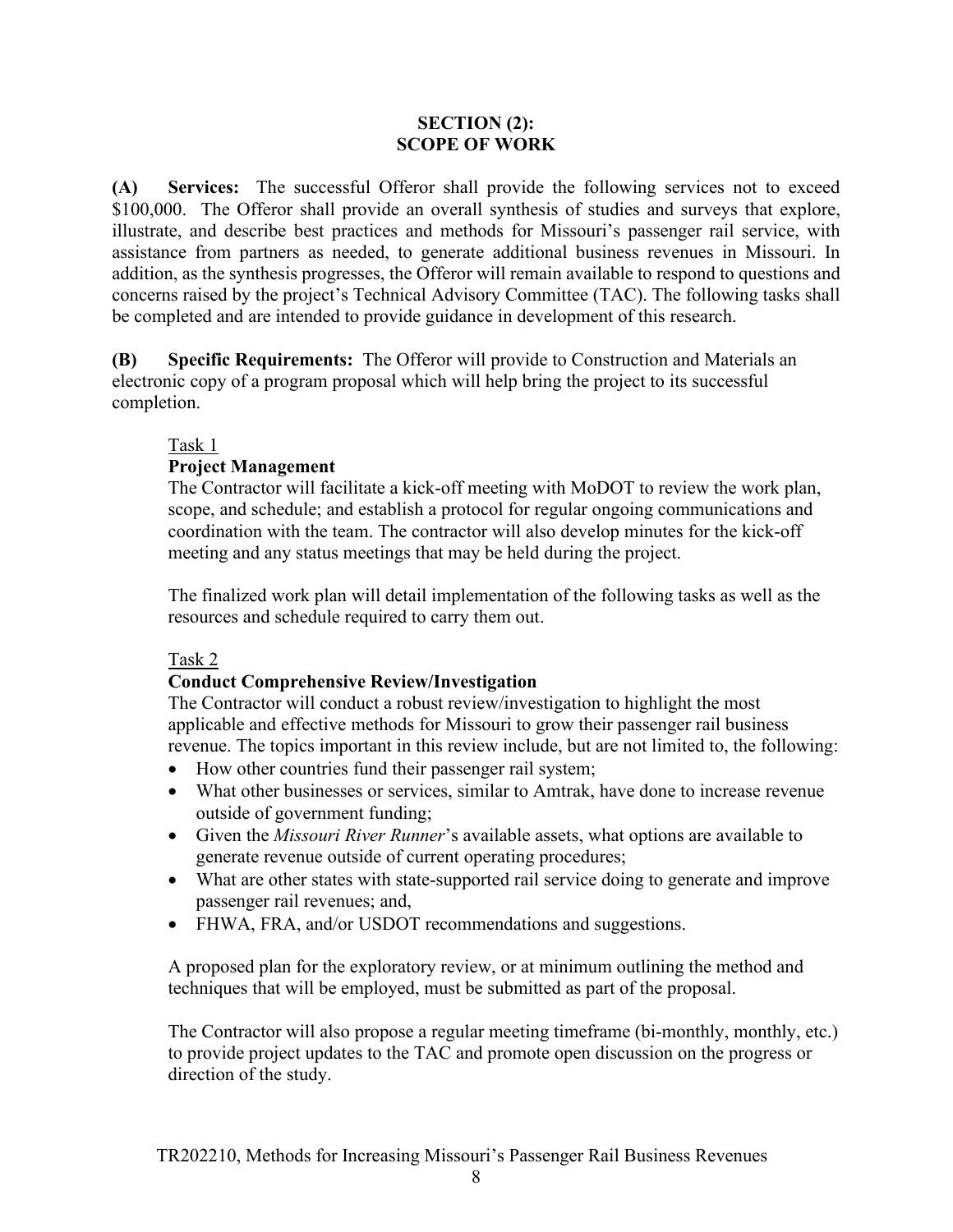### Task 3

### **Develop Draft Synthesis Report and Research Summary**

The Contractor will prepare a draft Synthesis Report and Research Summary, along with all accompanying documentation identified as beneficial during the study. These drafts should be final products except for revisions based on MoDOT's review. A final report must include a completed Technical Report Documentation page. Please refer to the **Publication Guidelines** and summary template on the [website.](http://www.modot.org/services/OR/orTemplates.htm)

#### Task 4

### **Develop Final Synthesis Report and Research Summary**

The Contractor will prepare a completed Synthesis Report and Research Summary, along with all accompanying documentation. After MoDOT's review is complete and documents have been edited to MoDOT's satisfaction, final documents should be submitted as Word documents (unless otherwise instructed). Please refer to the **Publication Guidelines** and summary template on the [website.](http://www.modot.org/services/OR/orTemplates.htm)

<span id="page-9-0"></span>**(C) Administration of Program:** The Offeror will consult MHTC's representative regarding any concerns involved with the administration of the services provided pursuant to this RFP.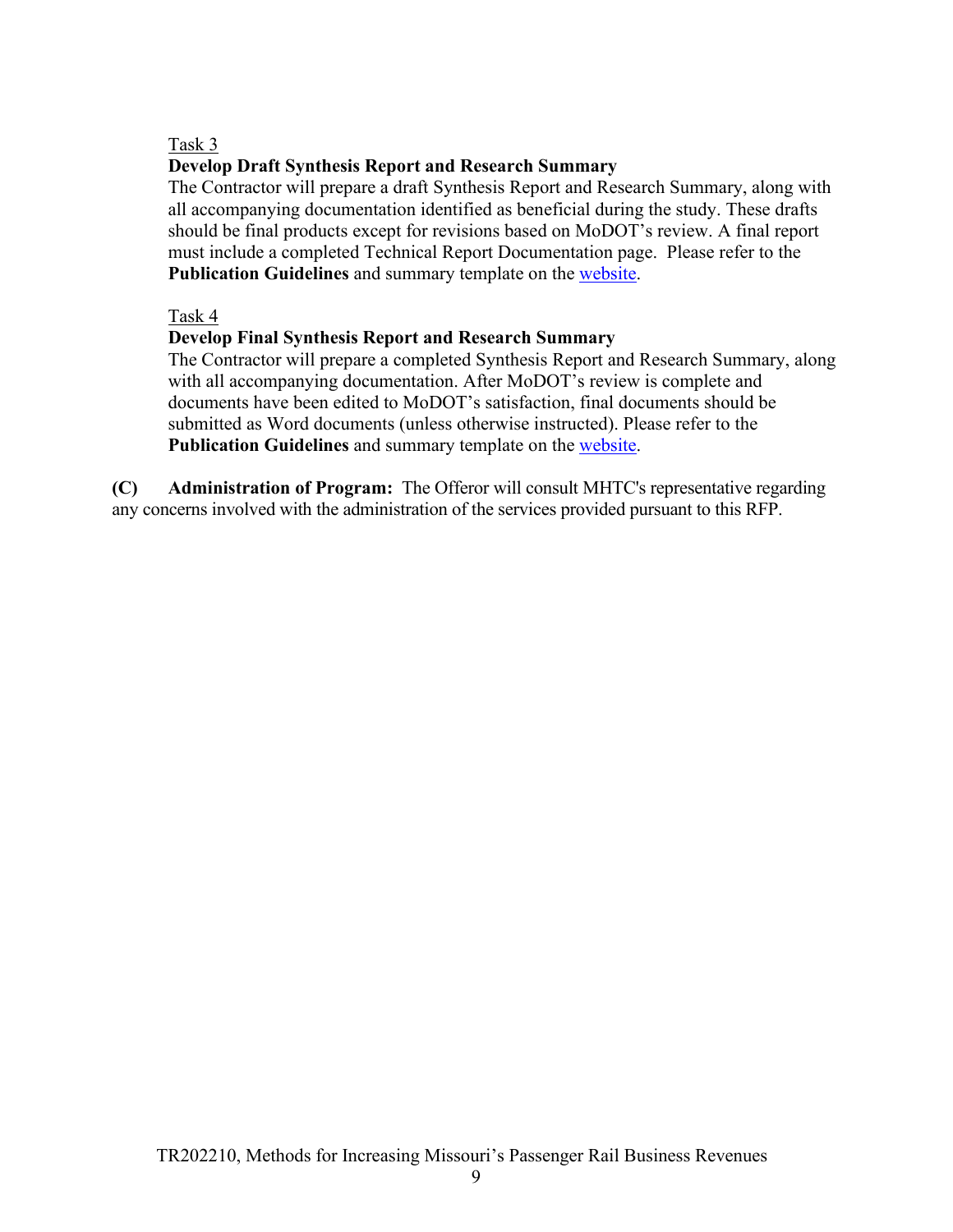### **SECTION (3): PROPOSAL SUBMISSION INFORMATION**

## <span id="page-10-1"></span><span id="page-10-0"></span>**(A) SUBMISSION OF PROPOSALS:**

### <span id="page-10-2"></span>**(1) Pricing and Signature:** Proposals must be emailed to

[modotresearchrfp@modot.mo.gov](mailto:modotresearchrfp@modot.mo.gov) by 10AM local time according to time stamp on the due date indicated. Any form containing a signature line in this RFP and any amendments, pricing pages, etc., can be electronically signed or manually signed and scanned and returned as part of the proposal. Please reference the project title since more than one RFP may be due at one time.

<span id="page-10-3"></span>**(2) Submission of All Data Required:** The Offeror must respond to this RFP by submitting all data required in paragraph (B) below for its proposal to be evaluated and considered for award. Failure to submit such data shall be deemed sufficient cause for disqualification of a proposal from further consideration.

<span id="page-10-4"></span>**(3) Public Inspection:** The Offeror is hereby advised that all proposals and the information contained in or related thereto shall be open to public inspection and that MHTC does not guarantee nor assume any responsibility whatsoever in the event that such information is used or copied by individuals person(s) or organization(s). Therefore, the Offeror must submit its proposal based on such conditions without reservations.

<span id="page-10-5"></span>**(4) Clarification of Requirements:** Any and all questions regarding specifications, requirements, competitive procurement process, or other questions must be directed to the Contract Administrator.

## <span id="page-10-6"></span>**(B) REQUIRED ELEMENTS OF PROPOSAL**

<span id="page-10-7"></span>**(1) Experience:** The proposal must clearly identify the Offeror's experience in offering the services requested in this RFP during the past three (3) years. The description should include a list of the agencies which your institution has served or currently serves.

<span id="page-10-8"></span>**(2) Personnel:** Please indicate the name, location, telephone number, fax number and email address of the primary contact person for the Offeror. Information presented in this section should highlight the previous Offeror experience, as well as any work with other state agencies or local governments in Missouri. Offeror must furnish a complete listing of each Sub-Offeror, if any, and complete contact information for that Sub-Offeror.

<span id="page-10-9"></span>**(3) References:** Proposals should indicate the name, title, and telephone number of at least three officials of clients within the past three years.

<span id="page-10-10"></span>**(4) Project Plan:** A narrative style description must be included of how the Offeror will work with MoDOT in order to fulfill project-specific requirements. This section should be no longer than ten (10) pages in length, with a font size no less than 11 points. This length limit does not include forms or resumes attached to the proposal. The project plan shall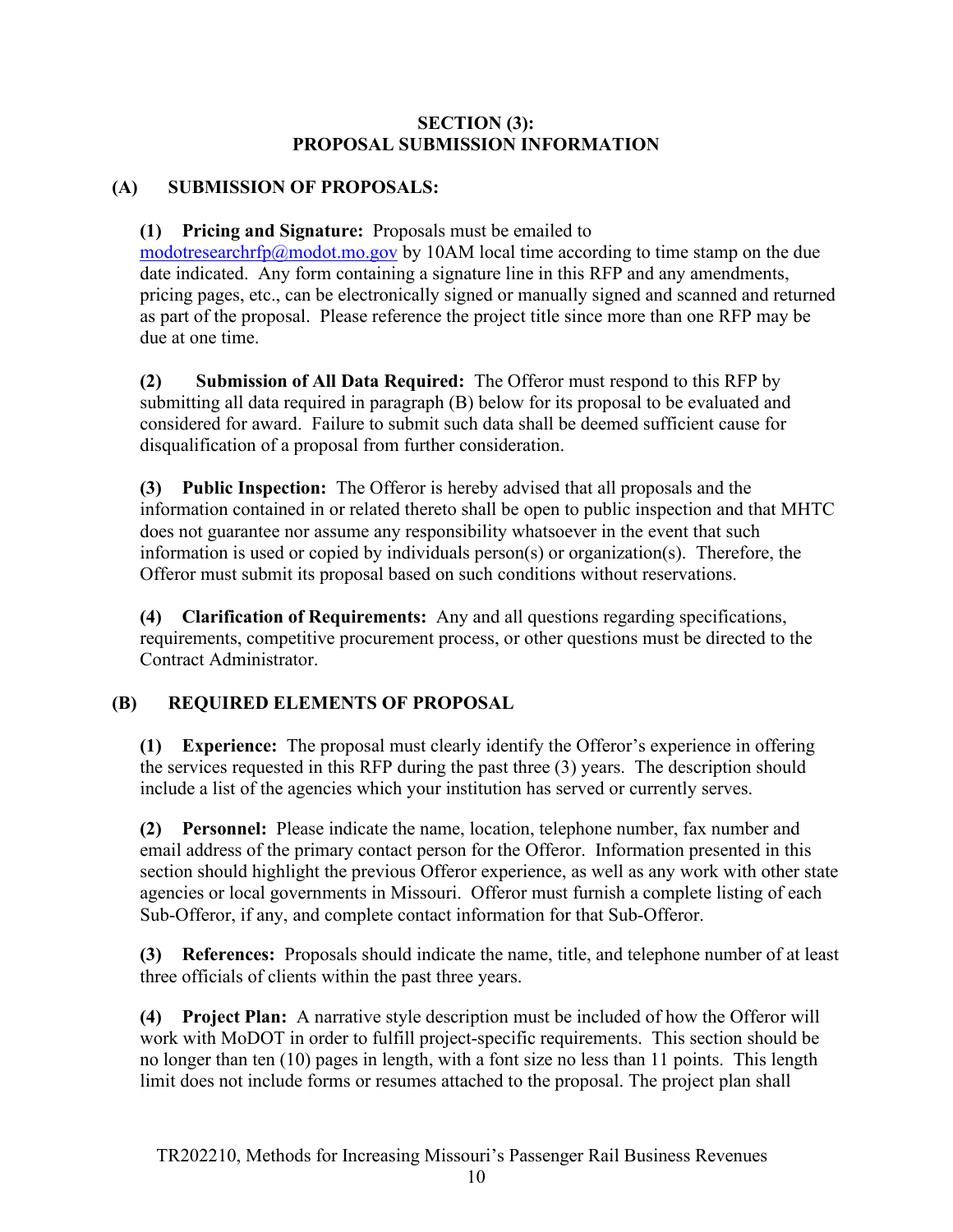include all items outlined in Section 2 and recognize the ultimate authority of MoDOT to approve the work plans.

## <span id="page-11-0"></span>**(C) EVALUATION CRITERIA AND PROCESS**

<span id="page-11-1"></span>**(1) Evaluation Factors:** Any agreement for services resulting from this RFP shall be awarded to the Offeror providing the best proposal. After determining responsiveness, proposals will be evaluated in accordance with the following criteria:

- A. Experience, expertise and reliability;
- B. Proposed method of performance;
- C. Cost, fees and expenses;
- D. Recommendations from references;
- E. Overall clarity and quality of proposal; and
- F. Other preferred attributes.

<span id="page-11-2"></span>**(2) Historic Information:** MHTC reserves the right to consider historic information and facts, whether gained from the Offeror's proposal, question and answer conferences, references, or other sources, in the evaluation process.

<span id="page-11-3"></span>**(3) Responsibility to Submit Information:** The Offeror is cautioned that it is the Offeror's sole responsibility to submit information related to the evaluation categories and that MHTC's representative is under no obligation to solicit such information if it is not included with the Offeror's proposal. Failure of the Offeror to submit such information may cause an adverse impact on the evaluation of the Offeror's proposal.

## <span id="page-11-4"></span>**(D) PRICING**

<span id="page-11-5"></span>**(1) Cost Estimate:** The Offeror must submit a proposed cost estimate for all services defined in the Scope of Work. This estimate must be shown on Section (4), Price Page, of this proposal which must be completed, signed, and returned with the Offeror's proposal. A detailed budget will be developed at a later date (for template see: <https://www.modot.org/information-researchers>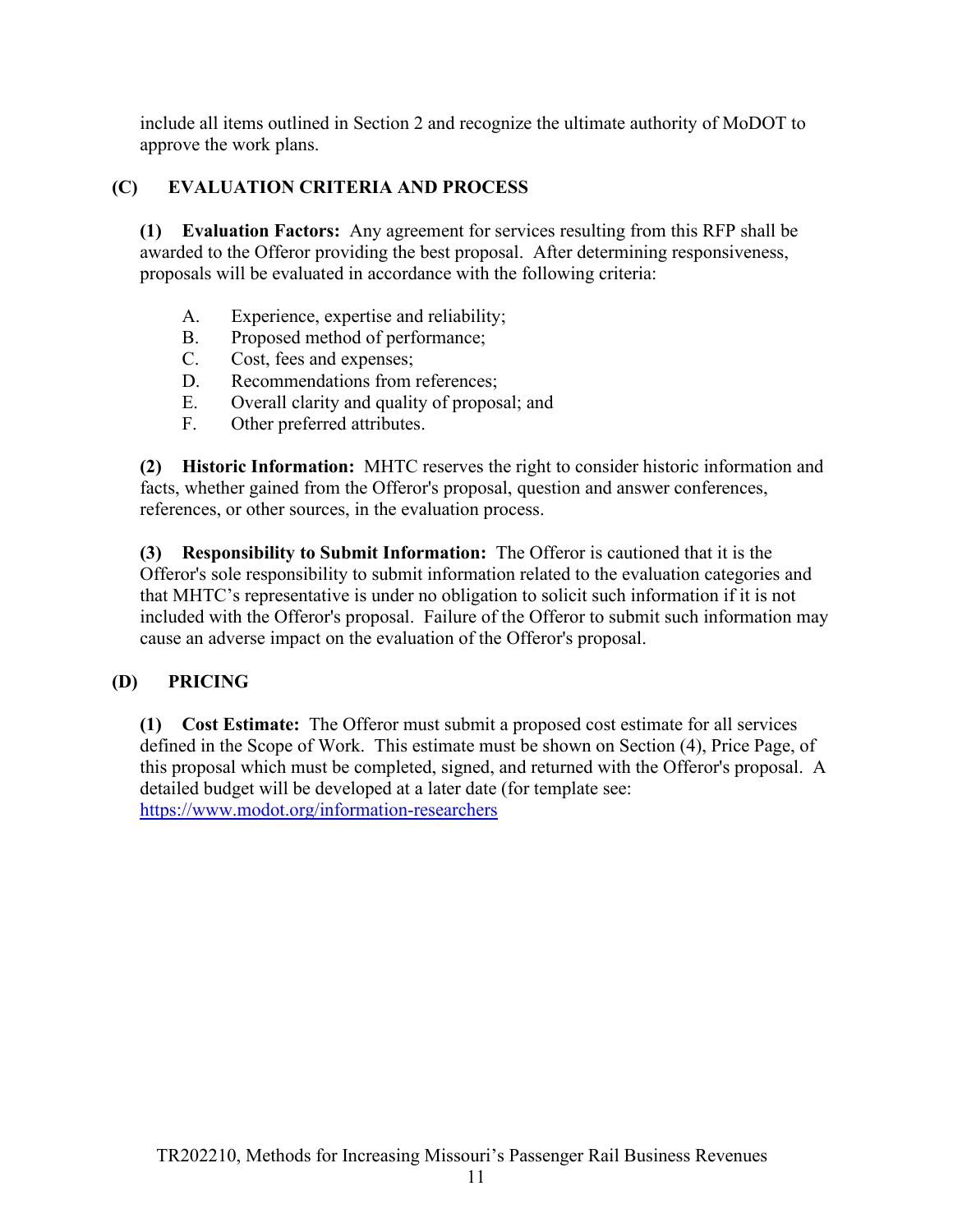### **SECTION (4): PRICE PAGE**

<span id="page-12-1"></span><span id="page-12-0"></span>**(A) Cost Estimate:** The Offeror shall indicate below all cost for providing services in accordance with the provisions and requirements stated herein:

| <b>Cost Estimate</b>                                      |                         |  |  |  |  |  |  |  |
|-----------------------------------------------------------|-------------------------|--|--|--|--|--|--|--|
| <b>Expenses</b>                                           | <b>Estimated Amount</b> |  |  |  |  |  |  |  |
| <b>Salaries</b>                                           |                         |  |  |  |  |  |  |  |
| <b>Benefits</b>                                           |                         |  |  |  |  |  |  |  |
| <b>Operating Expense</b>                                  |                         |  |  |  |  |  |  |  |
| Facilities & Administrative Cost                          |                         |  |  |  |  |  |  |  |
| Miscellaneous (list-attach additional<br>sheet if needed) |                         |  |  |  |  |  |  |  |
| Total                                                     |                         |  |  |  |  |  |  |  |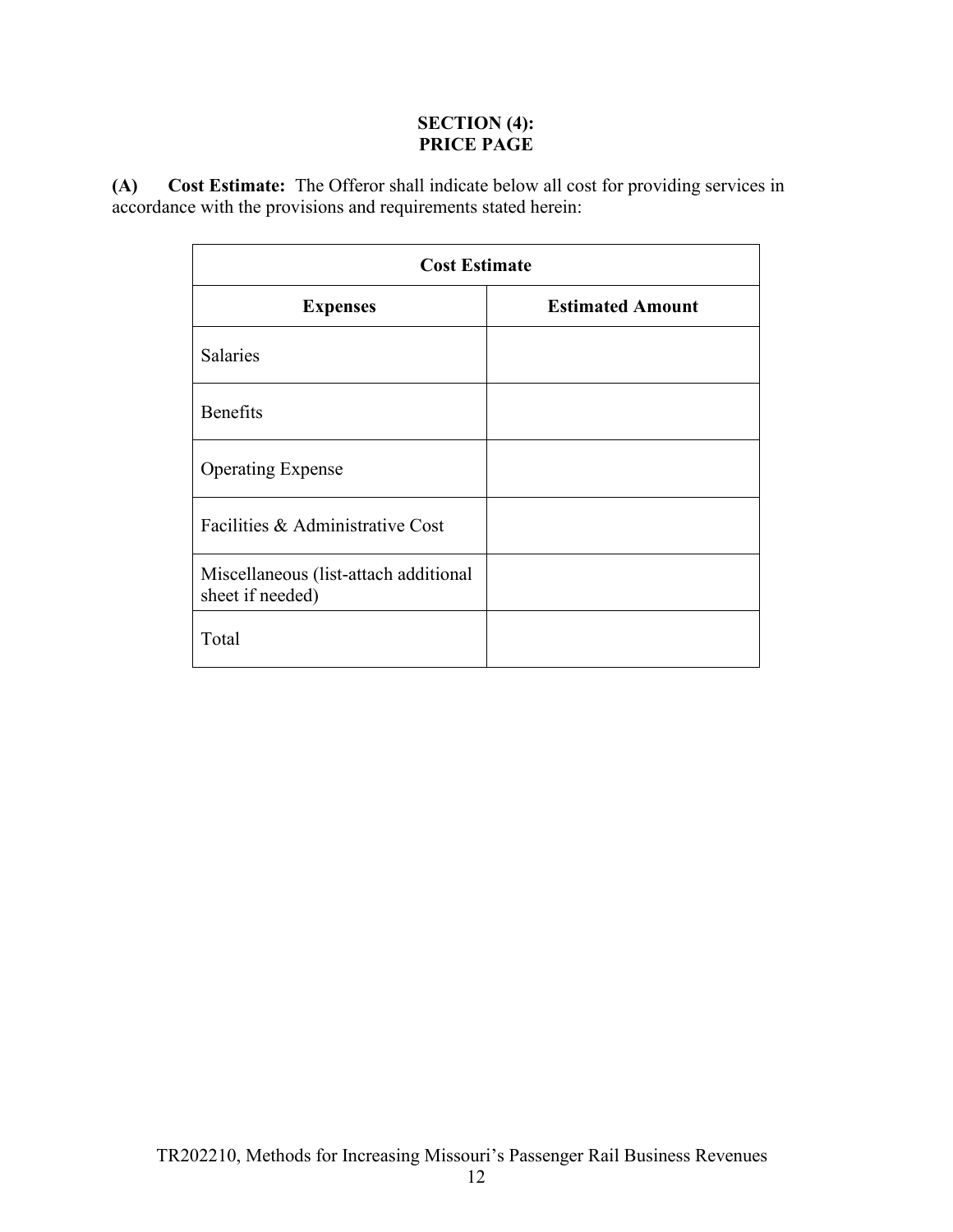### **SECTION (5): AGREEMENT REQUIREMENTS**

<span id="page-13-0"></span>This RFP shall be governed by the following contract provisions. The award of this RFP is subject to a post-award negotiated contract. These same contract provisions will appear in the post-award negotiated contract. If the parties are unable to agree to terms in the post-award contract, MHTC shall reserve the right to cancel the award of the RFP and contract and select a different Offeror.

<span id="page-13-1"></span>**(A) MHTC's Representative:** MoDOT's Research Director, Jen Harper is designated as MHTC's representative for the purpose of administering the provisions of the Agreement as defined in Paragraph (E) of this section. MHTC's representative may designate other persons having the authority to act on behalf of MHTC in furtherance of the performance of the Agreement. The Offeror shall fully coordinate its activities for MHTC with those of the Construction and Materials Division. As the work of the Offeror progresses, advice and information on matters covered by the Agreement shall be made available by the Offeror to the Construction and Materials Division throughout the effective period.

<span id="page-13-2"></span>**(B) Release to Public:** No material or reports prepared by the Offeror shall be released to the public without the prior consent of MHTC's representative.

<span id="page-13-3"></span>**(C) Assignment:** The Offeror shall not assign or delegate any interest, and shall not transfer any interest in the services to be provided (whether by assignment, delegation, or novation) without the prior written consent of MHTC's representative.

<span id="page-13-4"></span>**(D) Status as Independent Contractor:** The Offeror represents itself to be an independent contractor offering such services to the general public and shall not represent itself or its employees to be an employee of MHTC or MoDOT. Therefore, the Offeror shall assume all legal and financial responsibility for taxes, FICA, employee fringe benefits, workers' compensation, employee insurance, minimum wage requirements, overtime, or other such benefits or obligations.

<span id="page-13-5"></span>**(E) Components of Agreement:** The Agreement between MHTC and the Offeror shall consist of the RFP and any written amendments thereto, the proposal submitted by the Offeror in the response to the RFP and the post-award contract agreement signed between the parties. However, MHTC reserves the right to clarify any relationship in writing and such written clarification shall govern in case of conflict with the applicable requirements stated in the RFP or the Offeror's proposal. The Offeror is cautioned that its proposal shall be subject to acceptance by MHTC without further clarification.

<span id="page-13-6"></span>**(F) Amendments:** Any change in the Agreement, whether by modification or supplementation, must be accompanied by a formal contract amendment signed and approved by the duly authorized representative of the Offeror and MHTC.

## <span id="page-13-7"></span>**(G) MBE/WBE Participation Encouraged:**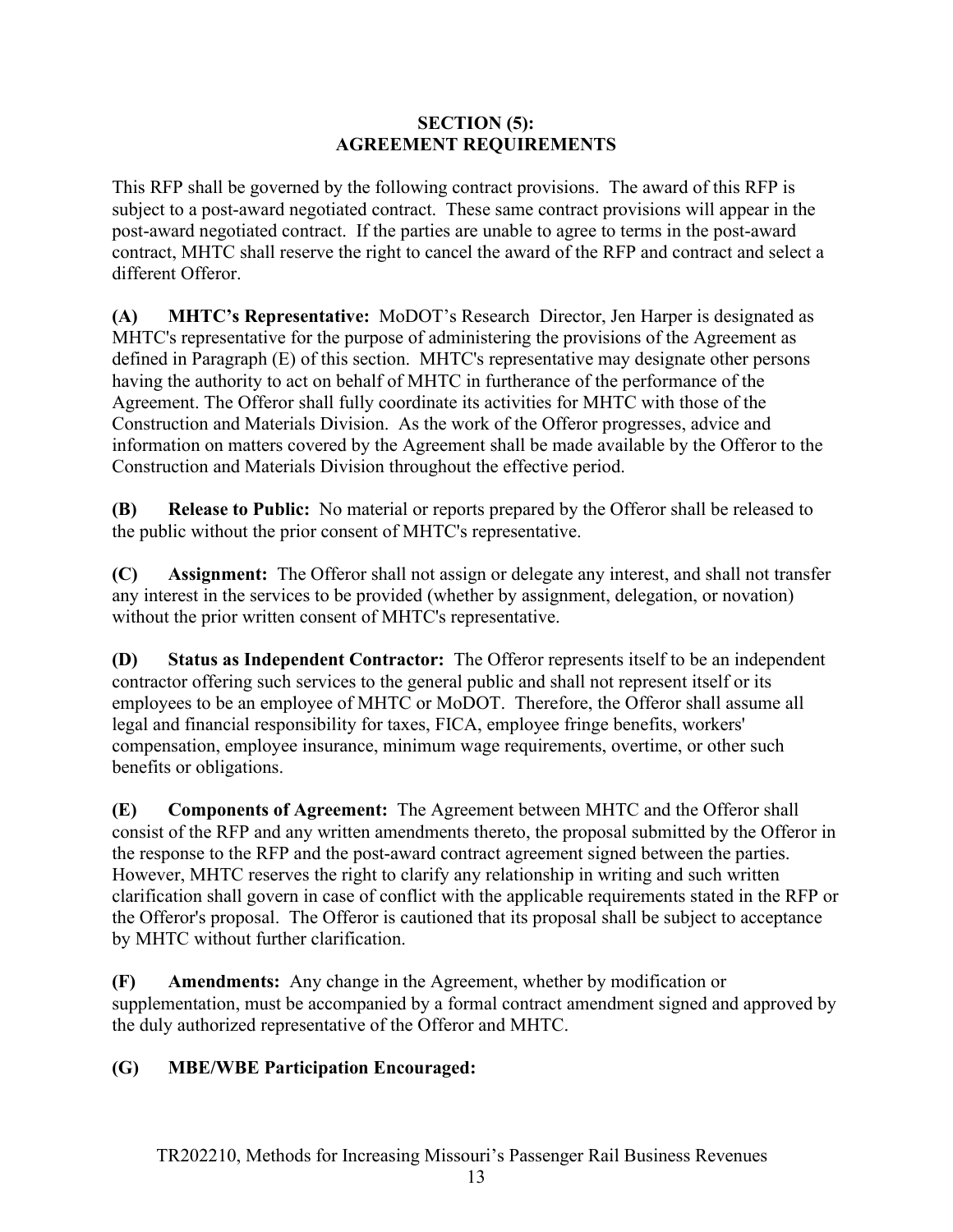- 1. Offerors are encouraged to submit copies of their existing affirmative action programs, if any. Offerors are also encouraged to directly hire minorities and women as direct employees of the Offerors.
- 2. Offerors are encouraged to obtain minority business enterprise (MBE) and women business enterprise (WBE) participation in this work through the use of subcontractors, suppliers, joint ventures, or other arrangements that afford meaningful participation for M/WBEs. Offerors are encouraged to obtain 10% MBE and 5% WBE participation.
- 3. Regardless of which persons or firms, if any, that the Offeror may use as subcontractors or suppliers of goods or services for the services to be provided, the Offeror ultimately remains responsible and liable to MHTC for the complete, accurate and professional quality/performance of these services.

<span id="page-14-0"></span>**(H) Nondiscrimination:** The Offeror shall comply with all state and federal statutes applicable to the Offeror relating to nondiscrimination, including, but not limited to, Chapter 213, RSMo; Title VI and Title VII of Civil Rights Act of 1964 as amended (42 U.S.C. Sections 2000d and 2000e, *et seq.*); and with any provision of the "Americans with Disabilities Act" (42 U.S.C. Section 12101, *et seq*).

<span id="page-14-1"></span>**(I) Executive Order:** The Offeror shall comply with all the provisions of Executive Order 07-13, issued by the Honorable Matt Blunt, Governor of Missouri, on the sixth  $(6<sup>th</sup>)$  day of March, 2007. This Executive Order, which promulgates the State of Missouri's position to not tolerate persons who contract with the state engaging in or supporting illegal activities of employing individuals who are not eligible to work in the United States, is incorporated herein by reference and made a part of this Agreement.

- 1. By signing this Agreement, the Offeror hereby certifies that any employee of the Offeror assigned to perform services under the contract is eligible and authorized to work in the United States in compliance with federal law.
- 2. In the event the Offeror fails to comply with the provisions of the Executive Order 07- 13, or in the event the Commission has reasonable cause to believe that the Offeror has knowingly employed individuals who are not eligible to work in the United States in violation of federal law, the Commission reserves the right to impose such contract sanctions as it may determine to be appropriate, including but not limited to contract cancellation, termination or suspension in whole or in part or both.

<span id="page-14-2"></span>**(J) Incorporation of Provisions:** The Offeror shall include the provisions of Section (3), paragraph I of this Agreement in every subcontract. The Offeror shall take such action with respect to any subcontract as the Commission may direct as a means of enforcing such provisions, including sanctions for noncompliance.

<span id="page-14-3"></span>**(K) Non-employment of Unauthorized Aliens:** Pursuant to Section 285.530, RSMo., no business entity or employer shall knowingly employ, hire for employment, or continue to employ an unauthorized alien to perform work within the State of Missouri. As a condition for the award of any contract or grant in excess of five thousand dollars by the State or by any political subdivision of the State to a business entity, or for any business entity receiving a state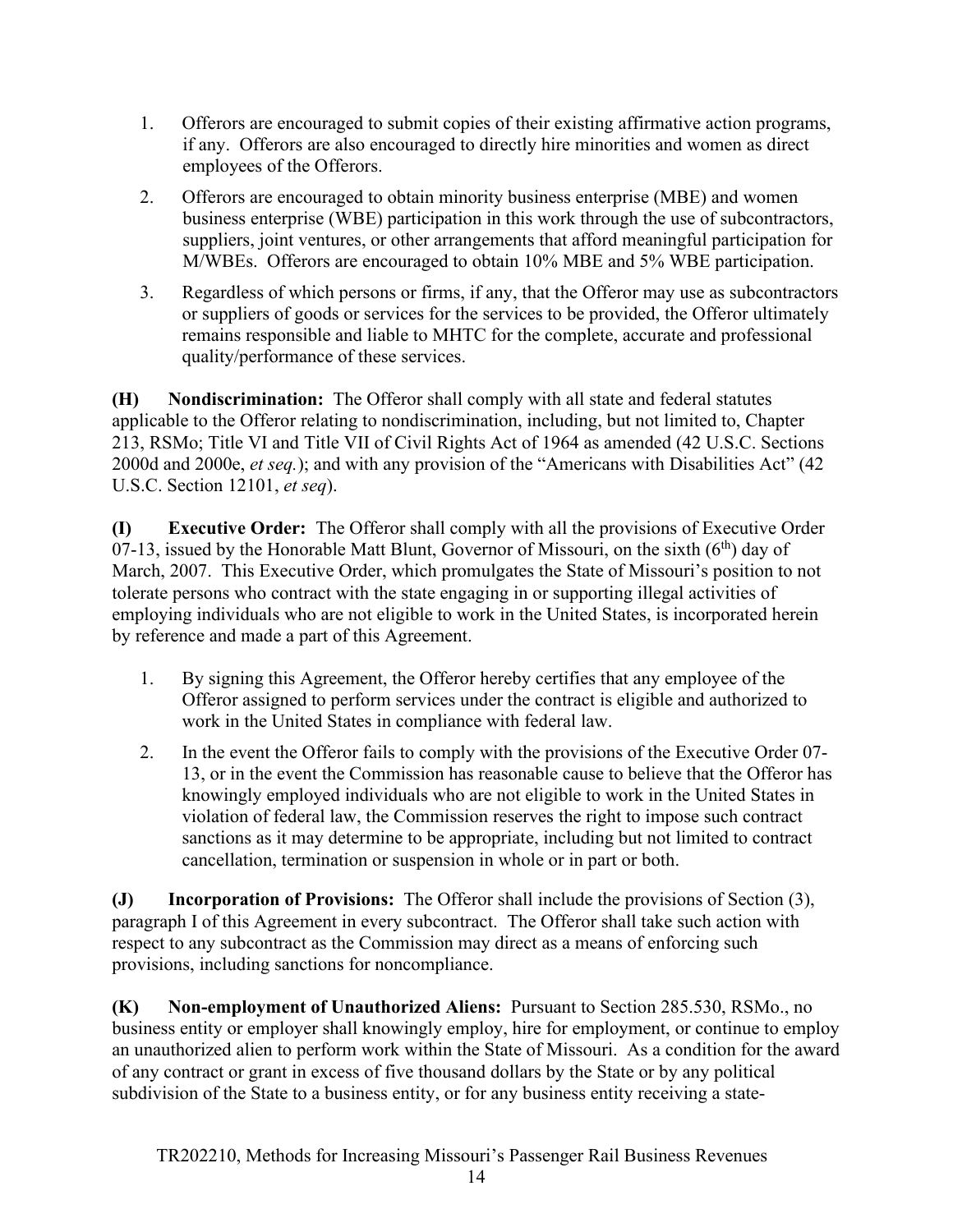administered or subsidized tax credit, tax abatement, or loan from the state, the business entity shall:

1. By sworn affidavit and provision of documentation, affirm its enrollment and participation in a federal work authorization program with respect to the employees working in connection with the contracted services. E-Verify is an example of a federal work authorization program. The business entity must affirm its enrollment and participation in the E-Verify federal work authorization program with respect to the employees proposed to work in connection with the services requested herein by providing acceptable enrollment and participation documentation consisting of **completed** copy of the E-Verify Memorandum of Understanding (MOU). For business entities that are not already enrolled and participating in a federal work authorization program, E-Verify is available at

[http://www.dhs.gov/files/programs/gc\\_1185221678150.shtm.](http://www.dhs.gov/files/programs/gc_1185221678150.shtm)

2. By sworn affidavit, affirm that it does not knowingly employ any person who is an unauthorized alien in connection with the contracted services. A copy of the affidavit referenced herein is provided within this document, attached as Exhibit A.

<span id="page-15-0"></span>**(L) Proof of Lawful Presence for Sole Proprietorships and Partnerships:** If the business entity is a sole proprietorship or partnership, pursuant to Section 208.009, RSMo., each sole proprietor and each general partner shall provide affirmative proof of lawful presence in the United States. Such sole proprietorship or partnership is eligible for temporary public benefits upon submission by each sole proprietor and general partner of a sworn affidavit of his/her lawful presence on the United States until such lawful presence is affirmatively determined, or as otherwise provided by Section 208.009, RSMo. A copy of the affidavit reference herein is provided within this document, attached as Exhibit B.

<span id="page-15-1"></span>**(M) Bankruptcy:** Upon filing for any bankruptcy or insolvency proceeding by or against the Offeror, whether voluntarily, or upon the appointment of a receiver, Offeror, or assignee, for the benefit of creditors, MHTC reserves the right and sole discretion to either cancel the Agreement or affirm the Agreement and hold the Offeror responsible for damages.

<span id="page-15-2"></span>**(N) Law of Missouri to Govern:** The Agreement shall be construed according to the laws of the state of Missouri. The Offeror shall comply with all local, state and federal laws and regulations relating to the performance of the Agreement.

<span id="page-15-3"></span>**(O) Cancellation:** MHTC may cancel this Agreement at any time for a material breach of contractual obligations or for convenience by providing the Offeror with written notice of cancellation. Should MHTC exercise its right to cancel the contract for such reasons, cancellation will become effective upon the date specified in the notice of cancellation sent to the Offeror.

<span id="page-15-4"></span>**(P) Venue:** No action may be brought by either party concerning any matter, thing or dispute arising out of or relating to the terms, performance, nonperformance or otherwise of the Agreement except in the Circuit Court of Cole County, Missouri. The parties agree that the Agreement is entered into at Jefferson City, Missouri, and substantial elements of its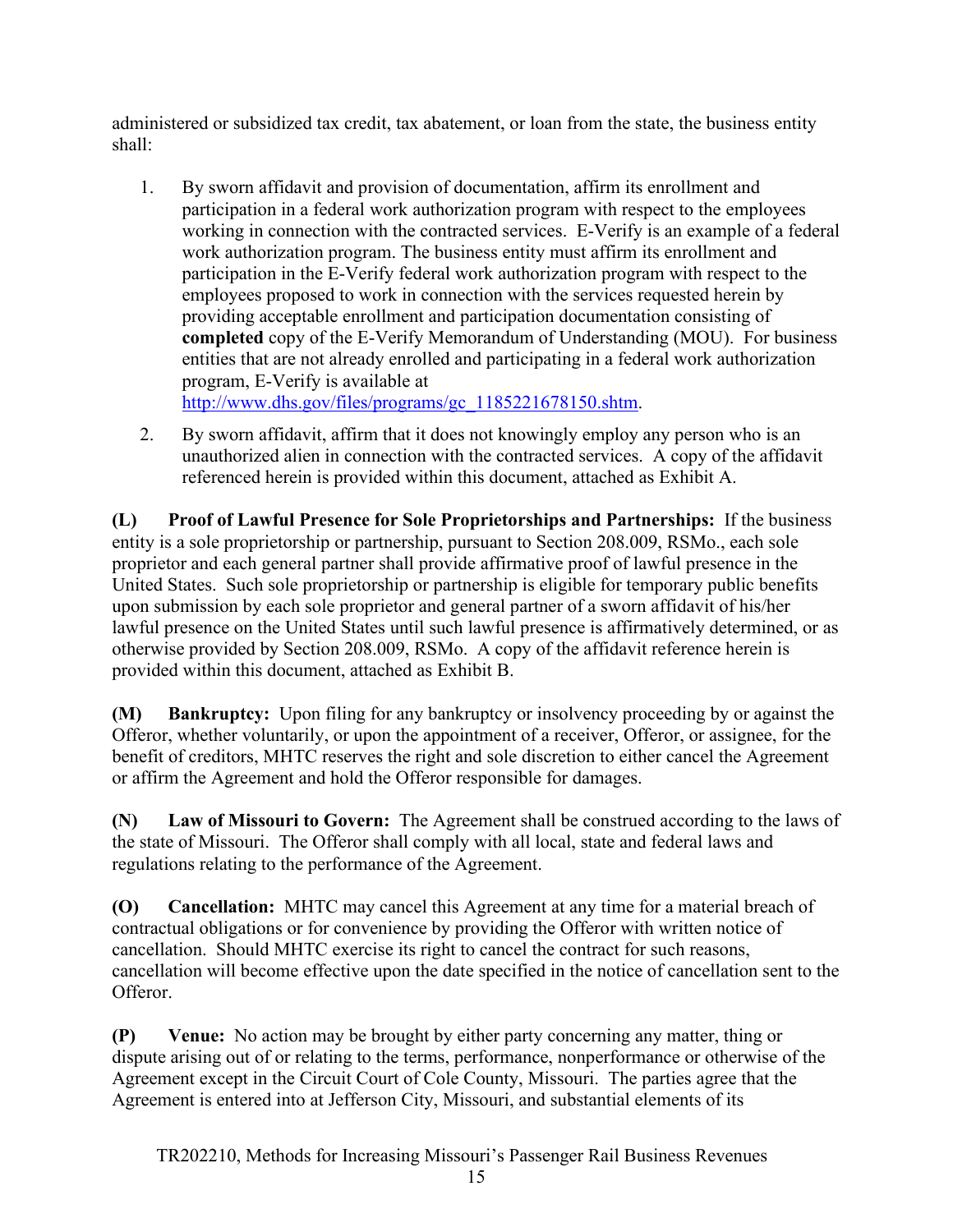performance will take place at or be delivered to Jefferson City, Missouri, by reason of which the Offeror consents to venue of any action against it in Cole County, Missouri.

<span id="page-16-0"></span>**(Q) Ownership of Reports:** All documents, reports, exhibits, etc. produced by the Offeror at the direction of MHTC's representative and information supplied by MHTC's representative shall remain the property of MHTC.

<span id="page-16-1"></span>**(R) Confidentiality:** The Offeror shall not disclose to third parties confidential factual matters provided except as may be required by statute, ordinance, or order of court, or as authorized by MHTC's representative. The Offeror shall notify MHTC immediately of any request for such information.

<span id="page-16-2"></span>**(S) Nonsolicitation:** The Offeror warrants that it has not employed or retained any company or person, other than a bona fide employee working for the Offeror, to solicit or secure the Agreement, and that it has not paid or agreed to pay any percentage, brokerage fee, gift, or any other consideration, contingent upon or resulting from the award or making of the Agreement. For breach or violation of this warranty, MHTC shall have the right to annul the Agreement without liability, or in its discretion, to deduct from the Agreement price or consideration, or otherwise recover the full amount of such fee, commission, percentage, brokerage fee, gift or contingent fee.

<span id="page-16-3"></span>**(T) Conflict of Interest:** The Offeror covenants that it presently has no actual conflict of interest or appearance of conflict of interest and shall not acquire any interest, directly or indirectly, which would conflict in any manner or degree with the performance of the services under this Agreement. The Offeror further covenants that no person having any such known interest shall be employed or conveyed an interest, directly or indirectly, in this Agreement.

<span id="page-16-4"></span>**(U) Maintain Papers:** The Offeror must maintain all working papers and records relating to the Agreement. These records must be made available at all reasonable times at no charge to MHTC and/or the Missouri State Auditor during the term of the Agreement and any extension thereof, and for three (3) years from the date of final payment made under the Agreement.

- 1. MHTC's representative shall have the right to reproduce and/or use any products derived from the Offeror's work without payment of any royalties, fees, etc.
- 2. MHTC's representative shall at all times have the right to audit any and all records pertaining to the services.

<span id="page-16-5"></span>**(V) Indemnification:** The Offeror shall defend, indemnify and hold harmless the Commission, including its members and department employees, from any claim or liability whether based on a claim for damages to real or personal property or to a person for any matter relating to or arising out of the Offeror's performance of its obligations under this Agreement.

# <span id="page-16-6"></span>**(W) Federal Funding Accountability and Transparency Act of 2006:** The

(City/County/Grantee) shall comply with all reporting requirements of the Federal Funding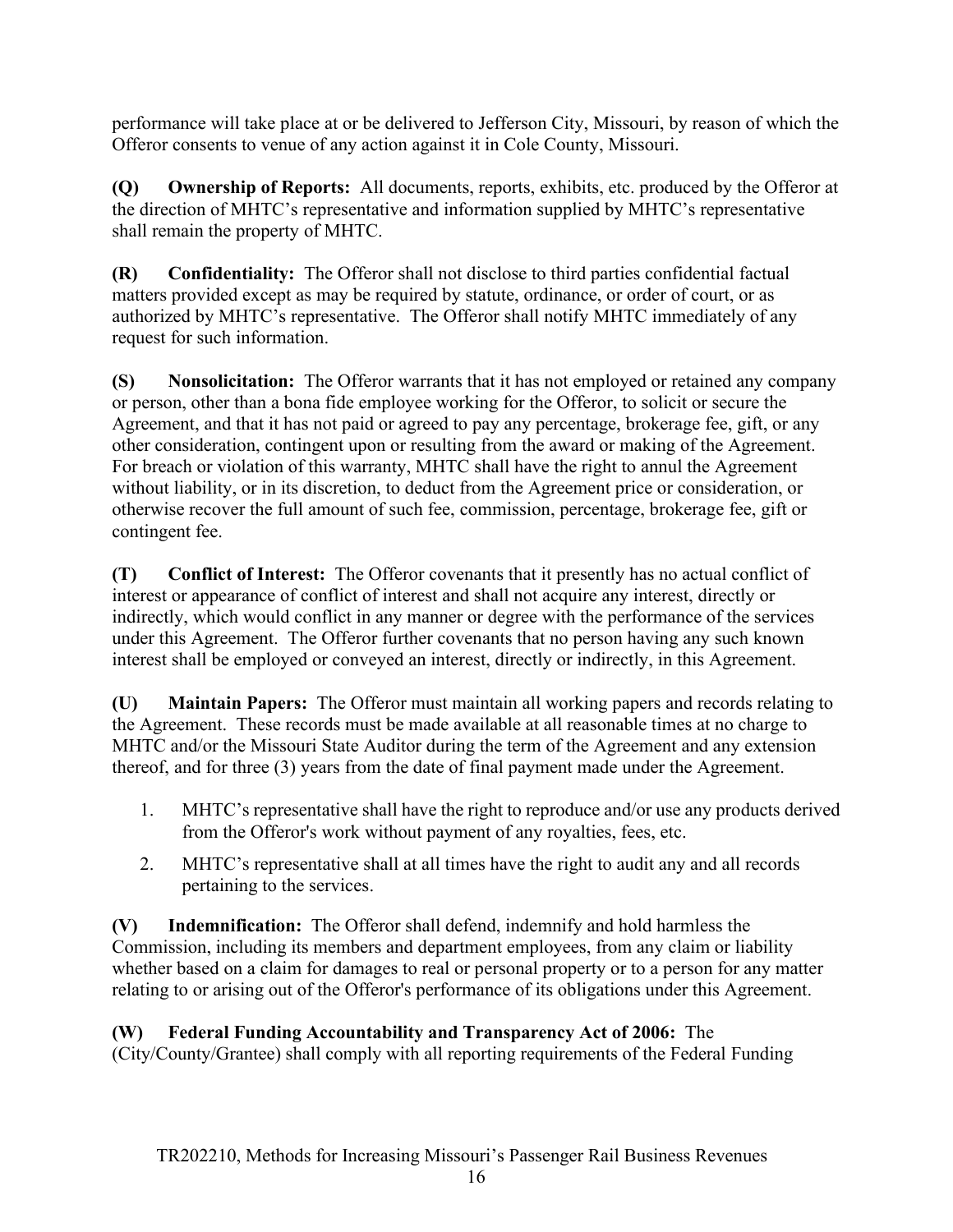Accountability and Transparency Act (FFATA) of 2006, as amended. This Agreement is subject to the award terms within 2 C.F.R. Part 170.

<span id="page-17-0"></span>**(X) Insurance:** Prior to contract signing, the Offeror may be asked about its ability to provide certificates of insurance which meet, or approach, the following coverages:

|    | a. General Liability | Not less than \$500,000 for any one person in a single accident<br>or occurrence, and not less than \$3,000,000 for all claims<br>arising out of a single occurrence; |
|----|----------------------|-----------------------------------------------------------------------------------------------------------------------------------------------------------------------|
| b. |                      | Automobile Liability Not less than \$500,000 for any one person in a single accident<br>or occurrence, and not less than \$3,000,000 for all claims                   |

c. Missouri State Workmen's Compensation policy or equivalent in accordance with state law.

arising out of a single occurrence;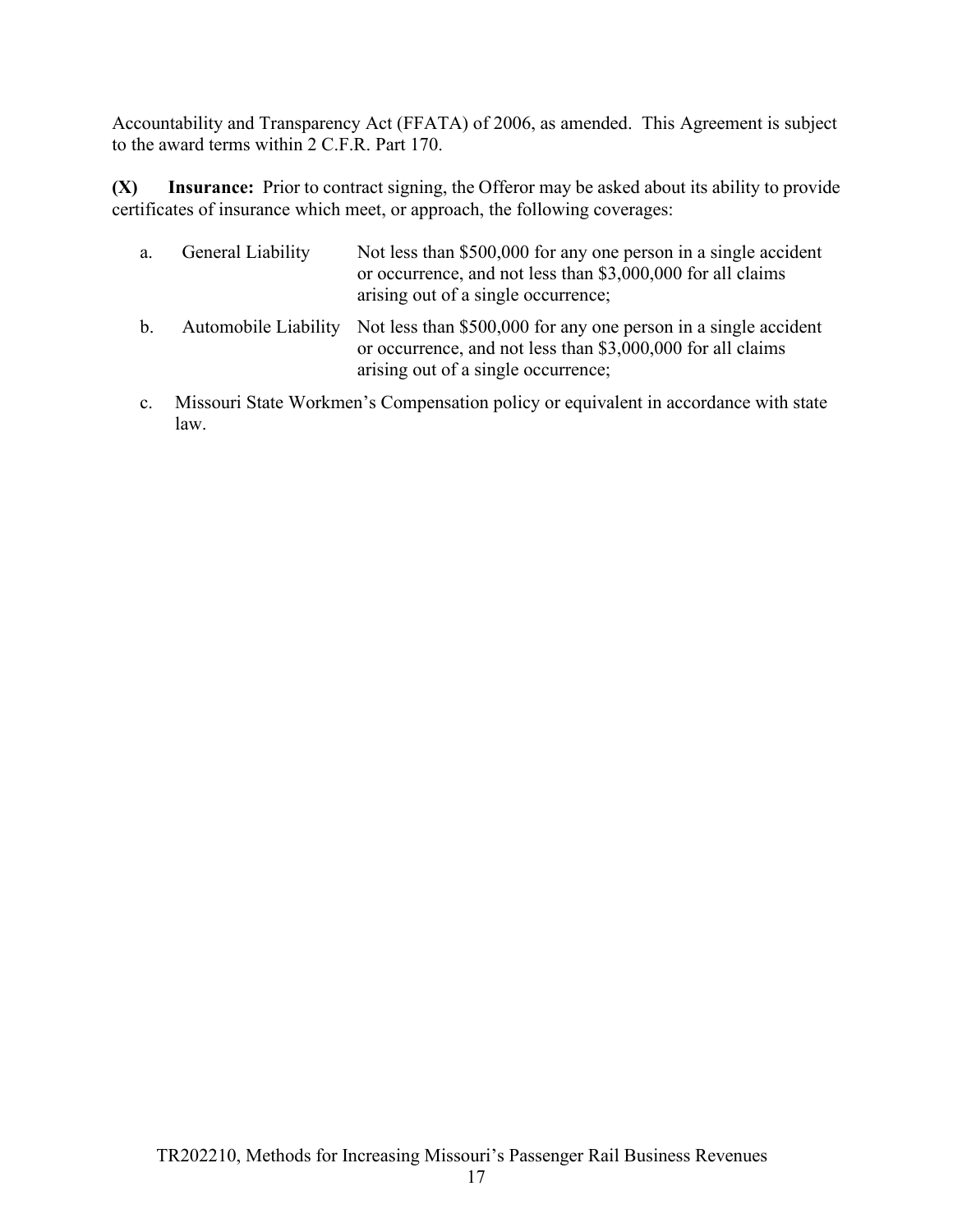# <span id="page-18-0"></span>**EXHIBIT A: ANNUAL WORKER ELIGIBILITY VERIFICATION AFFIDAVIT**

(for joint ventures, a separate affidavit is required for each business entity)

| <b>STATE OF</b>  |        |      |    |                      |  |
|------------------|--------|------|----|----------------------|--|
| <b>COUNTY OF</b> |        | ∣ SS |    |                      |  |
| On the           | day of |      | 20 | , before me appeared |  |

personally known to me or proved to me on the basis of satisfactory evidence to be a person whose name is subscribed to this affidavit, who being by me duly sworn, stated as follows: Affiant name

• I, the Affiant, am of sound mind, capable of making this affidavit, and personally certify the facts herein stated, as required by Section 285.530, RSMo, to enter into any contract agreement with the state to perform any job, task, employment, labor, personal services, or any other activity for which compensation is provided, expected, or due, including but not limited to all activities conducted by business entities.

• I, the Affiant, am the \_\_\_\_\_\_\_\_\_\_\_\_\_\_\_ of \_\_\_\_\_\_\_\_\_\_\_\_\_\_\_\_\_\_\_\_\_\_\_\_\_\_\_\_\_\_, and I am duly authorized, directed, and/or empowered to act officially and properly on behalf of this business entity. title business name

• I, the Affiant, hereby affirm and warrant that the aforementioned business entity is enrolled in a federal work authorization program operated by the United States Department of Homeland Security, and the aforementioned business entity shall participate in said program to verify the employment eligibility of newly hired employees working in connection with any services contracted by the Missouri Highways and Transportation Commission (MHTC). I have attached documentation to this affidavit to evidence enrollment/participation by the aforementioned business entity in a federal work authorization program, as required by Section 285.530, RSMo.

• I, the Affiant, also hereby affirm and warrant that the aforementioned business entity does not and shall not knowingly employ, in connection with any services contracted by MHTC, any alien who does not have the legal right or authorization under federal law to work in the United States, as defined in 8 U.S.C. § 1324a(h)(3).

• I, the Affiant, am aware and recognize that, unless certain contract and affidavit conditions are satisfied pursuant to Section 285.530, RSMo, the aforementioned business entity may be held liable under Sections 285.525 through 285.550, RSMo, for subcontractors that knowingly employ or continue to employ any unauthorized alien to work within the state of Missouri.

• I, the Affiant, acknowledge that I am signing this affidavit as a free act and deed of the aforementioned business entity and not under duress.

> \_\_\_\_\_\_\_\_\_\_\_\_\_\_\_\_\_\_\_\_\_\_\_\_\_\_\_\_\_\_\_\_\_\_ Affiant Signature

\_\_\_\_\_\_\_\_\_\_\_\_\_\_\_\_\_\_\_\_\_\_\_\_\_\_\_\_\_\_\_\_\_\_

Subscribed and sworn to before me in  $\qquad \qquad$ , the day and year first above-written.

city (or county) state

Notary Public

My commission expires: